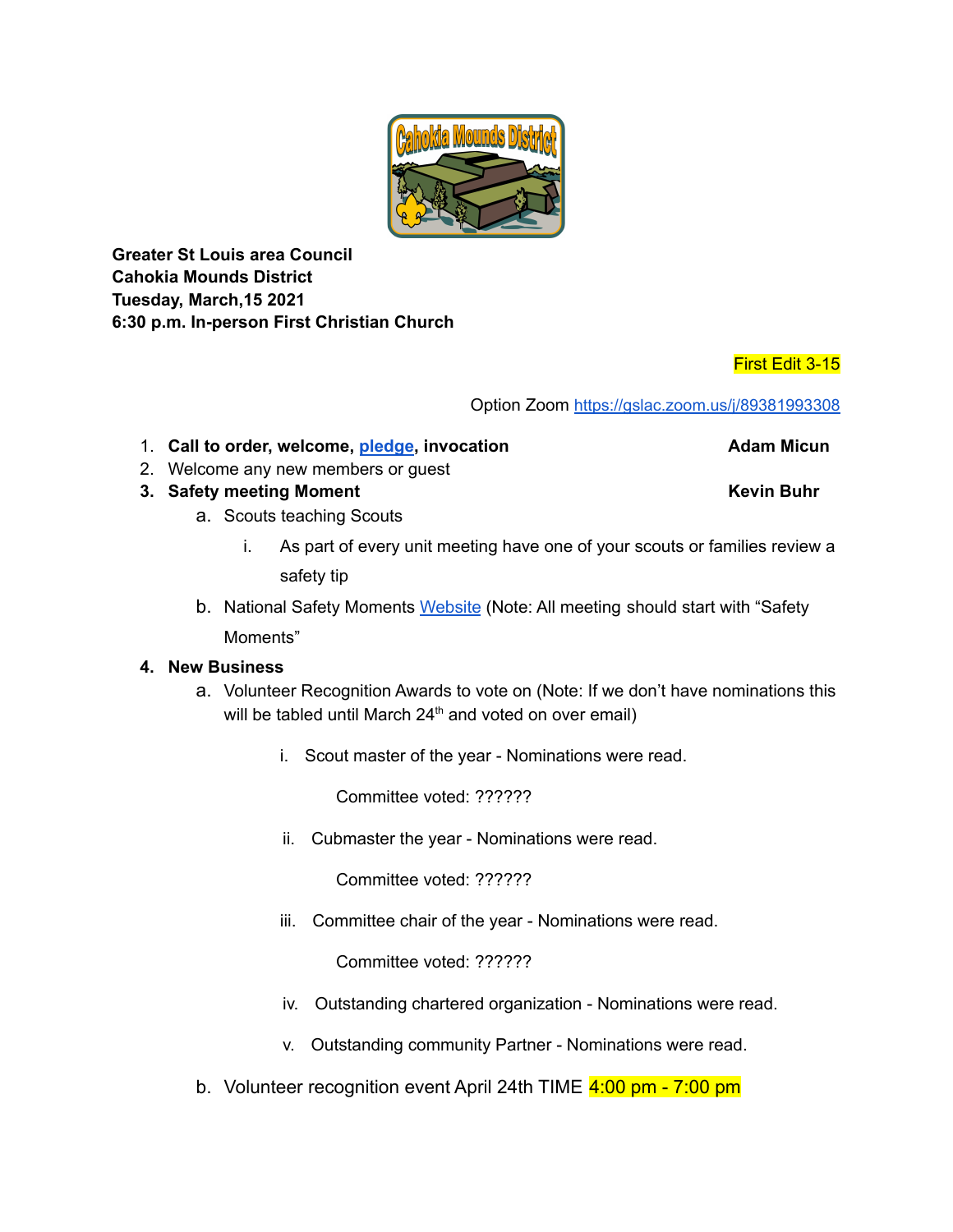i. Looking for District Award of Merit [Applications](https://filestore.scouting.org/filestore/pdf/33720.pdf)

# 1. **Deadline**: March 24th 5:00 pm

- c. District Identity The District that: **Adam Micun**
	- i. Keeping the Outing in Scouting
		- 1. Youth retention
		- 2. Unit incentive program
			- a. Cub Scout (Adam Mucin)
			- b. Scouts BSA (Steve Kupsky)

# 5. **District Commissioner Report Steve Kupsky**

- a. Growing Commissioner Staff Still needing 3 Unit Commissioners to fill open positions.
- b. District Scout equipment Swap

## Review & Confirm Committee reports

## **1. RoundTable commissioners Don Worth**

- a. Scouts BSA RT Breakout:
	- i. "All things water & Aquatics" Training, Awards, Merit Badges etc.
		- 1. For Adults, Scouter and youth
- b. Cub Scouts RT Breakout: **Frances and Bill**
	- i. March
		- 1. Committee Breakout Join Us! Year-round Recruiting Strategies
		- 2. Den Leaders Breakout Feel the Sunshine Outdoor Meeting Ideas (Fishing)
	- ii. April
		- 1. Moc planning Community Cub Pack
	- iii. May Program Preview?
- c. OA Chapter Breakout: Likely

# 2. **Camping & Promotion Martina Bishopp**

- a. Scheduled events:
	- i. Spring Camporee May 6th 8th
		- 1. Registration coming soon need to get it set up
		- 2. Relay race in the morning like last year (archery, canoeing, trail running, bouldering); may add another activity as an alternative to bouldering – maybe orienteering?
		- 3. Woodcarving merit badge and one other (fishing?)
		- 4. Open archery, open boating, and one other (shooting?)
		- 5. Need swim test opportunity
		- 6. Looking for volunteers aquatics, archery, bouldering (climbing), medical
	- ii. Summer Camp attendant update
		- 1. Scouts BSA [Link](https://docs.google.com/spreadsheets/d/1TZ0sj45NetDsf5CDKtDQ1MOVfWug1NqQGZCIOzcFCN0/edit#gid=1983447122) 117 30%
		- 2. Cub Scout Link [\(Link](https://docs.google.com/spreadsheets/d/1suKKdDH_K_tun6EPbC2TwiolJeRkHWpsgT_Neu2P6Eg/edit?usp=sharing))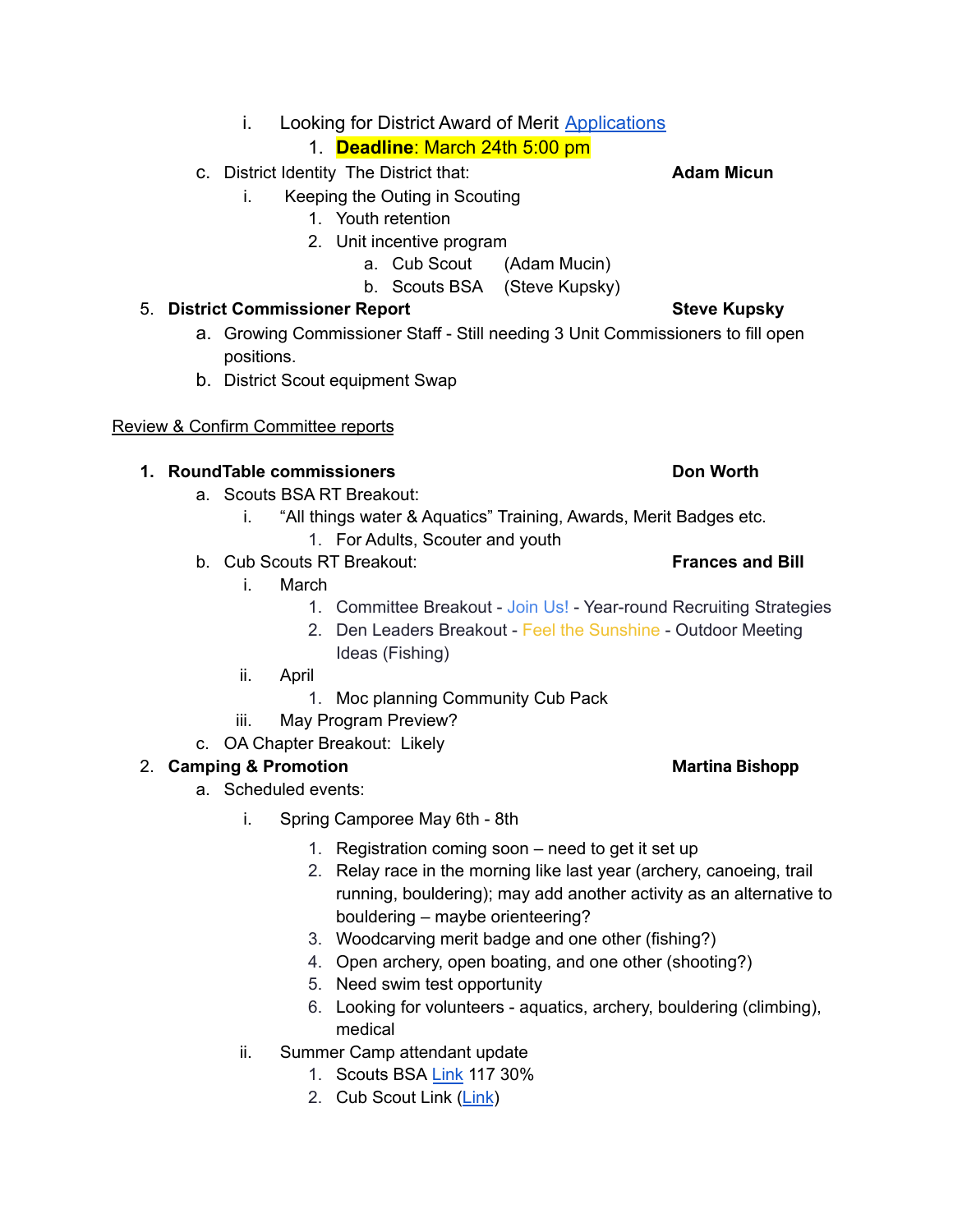## **3. Training [Link](https://stlbsa.org/training/) Jeff Lott**

- a. IOLS or BSA Leader training:
	- i. Council IOLS Register @ [Link](https://stlbsa.org/training/outdoor-leadership-skills/)
		- 1. 2022 April 1-3 @ Pine Ridge (Makanda, IL)
		- 2. 2022 May 13-15 @ Beaumont
		- 3. Local: April ??
	- ii. Scout BSA Direct Contact Leader Trainings Virtual, or combined w/IOLS
	- iii. Shooting Sports-Shotgun Instructor Training
	- iv. *Cub Scout Opportunities*
	- v. Leader Outdoor Experience
	- vi. Cub Leader Direct Contact Leader Trainings: [Link](https://stlbsa.org/training/cub-scout-leader/)
	- vii. Special needs awareness training [REGISTER HERE](https://scoutingevent.com/312-20212022SpecialNeedsTraining)
		- 1. April 2nd 2022 @ Rhodes France Scout Reservation
	- viii. Youth Protection Training: [Link](https://stlbsa.org/training/scouts-bsa-leader/)
	- ix. Wood Badge Spring 2022 Courses April 29th May 1 & May 14 -15th
	- x. Wilderness

## 4. **Activities**

- a. District Pinewood derby March 12th Review
	- i. 135 restered
	- ii. Next year Pack 8039 hosting March 11th 2023 VFW
	- iii. Regional Pinewood derby June 4th gateway Grizzlies stadium

### **5. District STEM Committee Kevin Tucker**

- a. Ron and Kathy Green STEM Pavilion (S-F Scout Ranch) i. [Plan a session at the RKG STEM Pavilion!](https://campreservation.com/312/Camps/281)
- b. Cub Adventure Workshops
- c. Scouts BSA Workshops
	- i. **[More M in STEM :](https://scoutingevent.com/312-MoreMinSTEM21)** Math Competition
- d. STEM Universities

[Cub Scout College|](https://scoutingevent.com/312-stemu2021siuecubscouts) [Scouts BSA College](https://scoutingevent.com/312-stemu2021siuescoutsbsa)

- i. February 26th 2021 Southern Illinois University Carbondale
- e. Mobile STEM Lab: Robots, 3D Pens, Microscopes, and Rocket Launchers Register [HERE!](https://campreservation.com/312/Camps/900)

## 6. **2022 Friends of Scouting Campaign kickoff**

a. Family FOS: \$11,329 25.5% **Mike O'Koniewski**

- i. Kick off calls
- ii. Need Blue & Gold & COH dates
- b. Community Friends of Scouting \$19,275 32%

**Paul Abert (Bank of Madison County)**

- c. Matching & Grants: \$250
- d. Fall Popcorn Sale 2022 **Adam & Sara Colvin**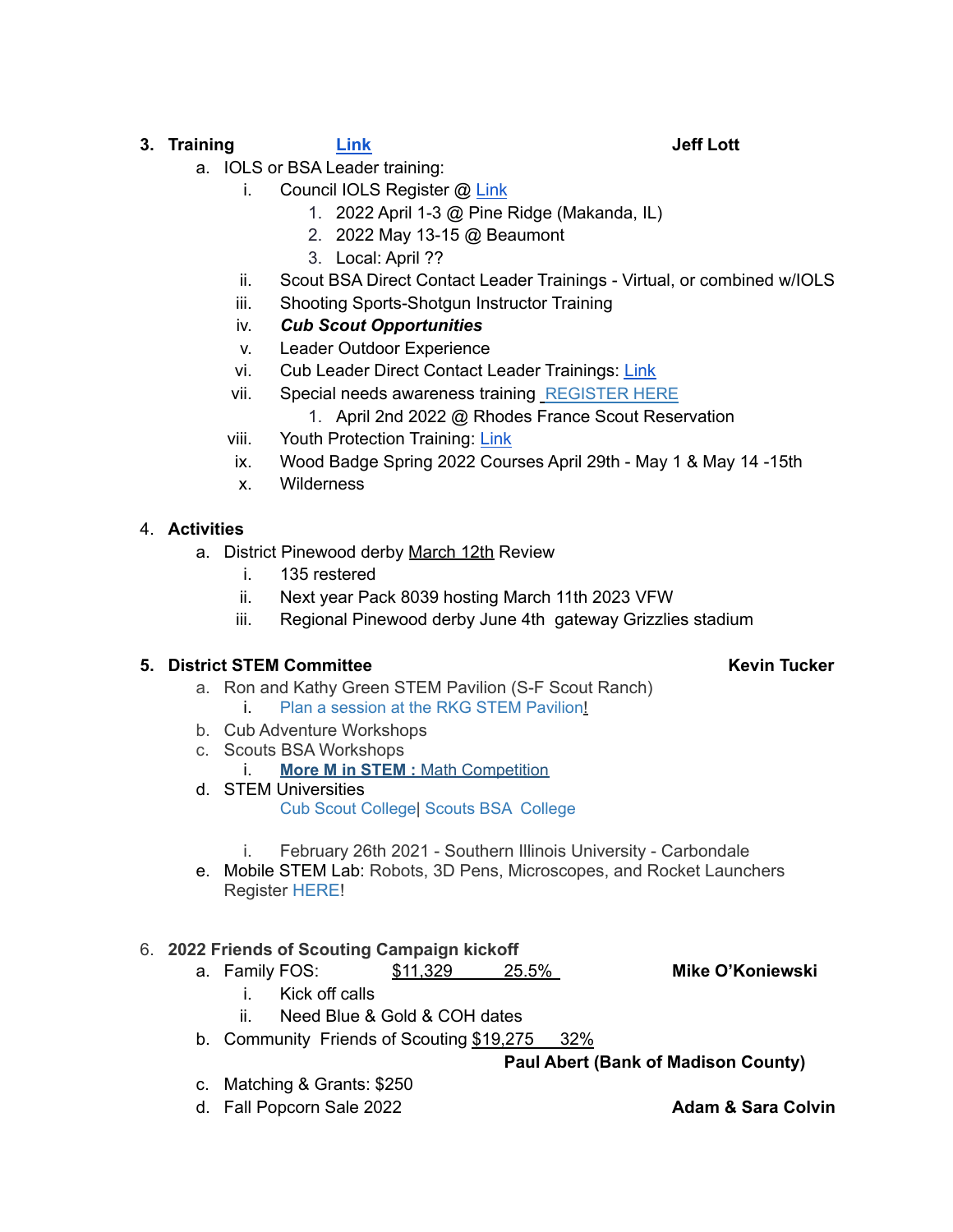- e. Camp Cards March 1st
- f. District Coffee March 1st

### 7. **Order of the Arrow Jeff Levis & Toby Griffen**

Chapter Meeting - 1 March

- i. 7 youth
- ii. 4 adults
- b. Discussion: Parent and Pal Service Opportunities
- c. Up-coming events
	- i. NACW 18-20 March, CWL
	- ii. Spring Fellowship 8-10 April, CWL
	- iii. Parent and Pall 22-24 April, Camp Warren Levis
	- iv. NOAC 23-30 July, Nashville TN

### 8. **High adventure Jeff Lott**

- a. Many council-sponsored BSA bases around the country may provide lower-cost alternatives for troops and crews. Check out High [Adventure](https://www.highadventurescouting.com/) Scouting for bases and other resources.
- b. [Challenge Course and Climbing](https://stlbsa.org/training/challenge-course-and-climbing/)
- c. Troop 8216 Z Base OK inviting other scouts June 25th July 1
	- i. \$550
	- ii.
- d. Troop 8038 has 4 open Spots 2 Philmont July 1st

### 9. **Membership Kevin Buhr**

- a. Spring Membership
	- i. Invite new families to join Scouting before the summer
	- ii. Working on Scout BSA recruitment and Sign- up
	- iii. Questions about registration fee increases [Link](https://stlbsa.org/resources/membership-fees-faq/)
	- iv. [Scoutreach](https://stlbsa.org/wp-content/uploads/2020/06/Scoutreach-Assistance-Request-Form-FILLABLE.pdf) Assistance Request Form

### **10. Advancement**

a. READ: Last weekend at the CCOCM the Council Advancement committee met and agreed that as a council we will no longer accept paper (non-digital) advancement reports. Units should look into Scoutbook or other internet advancement tools to log and keep track of their advancement records. We will be encouraging units to utilize Scoutbook since that is our National program. Units can still use Pack Master and Troop Master to keep track of their advancement, but they will be guided to enter those advancement through the internet advancement site to link to council records.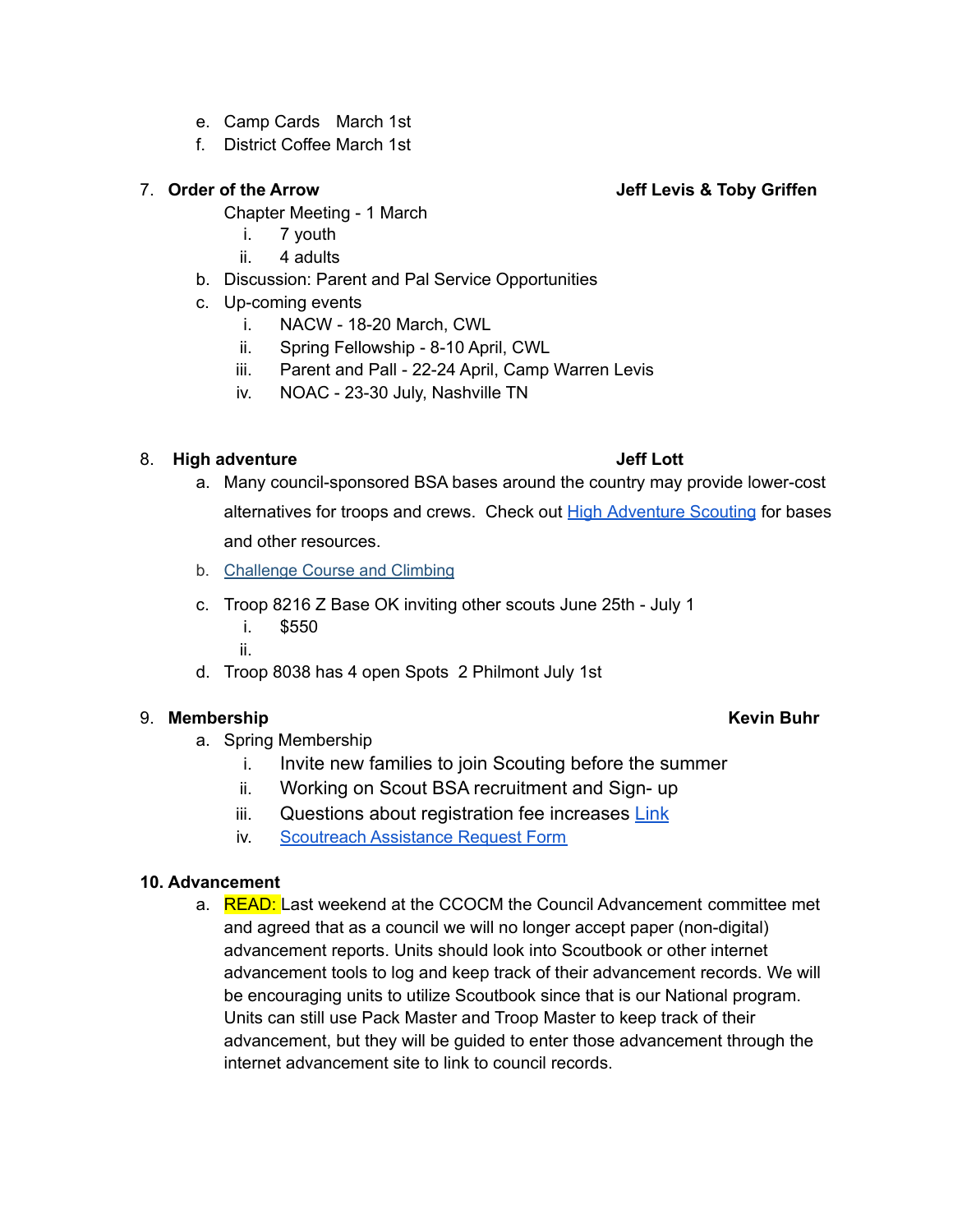- i. Please direct units to the following site to learn how to use Internet Advancement. Link to Advancement Site: https://stlbsa.org/advancement-awards/
- ii. Encourage your units that this is a good thing! This will ensure advancement are entered properly and timely.
- iii. Encourage units to make the switch to Scoutbook.
- iv. We will pushing out communication via Facebook and roundtable guide.

### **11. Outreach Programs Kevin Buhr**

- a. Kreitner after School program
	- i. Looking for program leads @ Paid Position
- b. Looking for help with Pinewood derby **March 17th**

### 12. **District Communication Madison Tempest**

- a. District Newsletter 3rd week of the month
	- i. Endline to submit information is Friday before

## **13. Civil service**

- **a.** Charter Organization day of Service this spring
	- i. Create a day of service to support your chartered organization

## **14. Religious relations Bill Sander**

a. Need more volunteers from IL

## 15. **Venturing Memberships**

- **16. VOA**
	- a. Invite your older Scouts BSA youth! keep them active in scouting with high adventure and coed leadership.

### **17. Public Relations**

- a. Engage, share, repost, comment all of our district social media engagement
- b. Ask unit to submit stories that highlight the impact of the BSA
- c. Submit Feature Stories [Link](https://docs.google.com/forms/d/e/1FAIpQLSeND-D-DcjHKaYuofmjCKTJmfCSGimco0aQenHOPFoHMy_x_A/viewform?usp=sf_link)
- d. District Social Media:
- e. [Facebook](https://www.facebook.com/cahokiamoundsdistrict) @cahokiamoundsdistrict
- f. [Instagram](https://www.instagram.com/cahokiamoundsbsa/) @cahokiamoundsdistrict

## **18. Old Business**

- a. \*Monical Campership Fund Choose Two Scouts in need.
	- i. This fund used to provide camperships to Camp Sunnen
	- ii. This will now be provided on an annual basis

# iii. **\*\* Looking for Recommendations**

## **19. Council Strategic Priorities**

- a. Youth Retention
- b. Financial Strength
- c. Strengthening BSA Brand

**District Executive** closing remarks **COVID-100 Remarks Kevin Buhr**